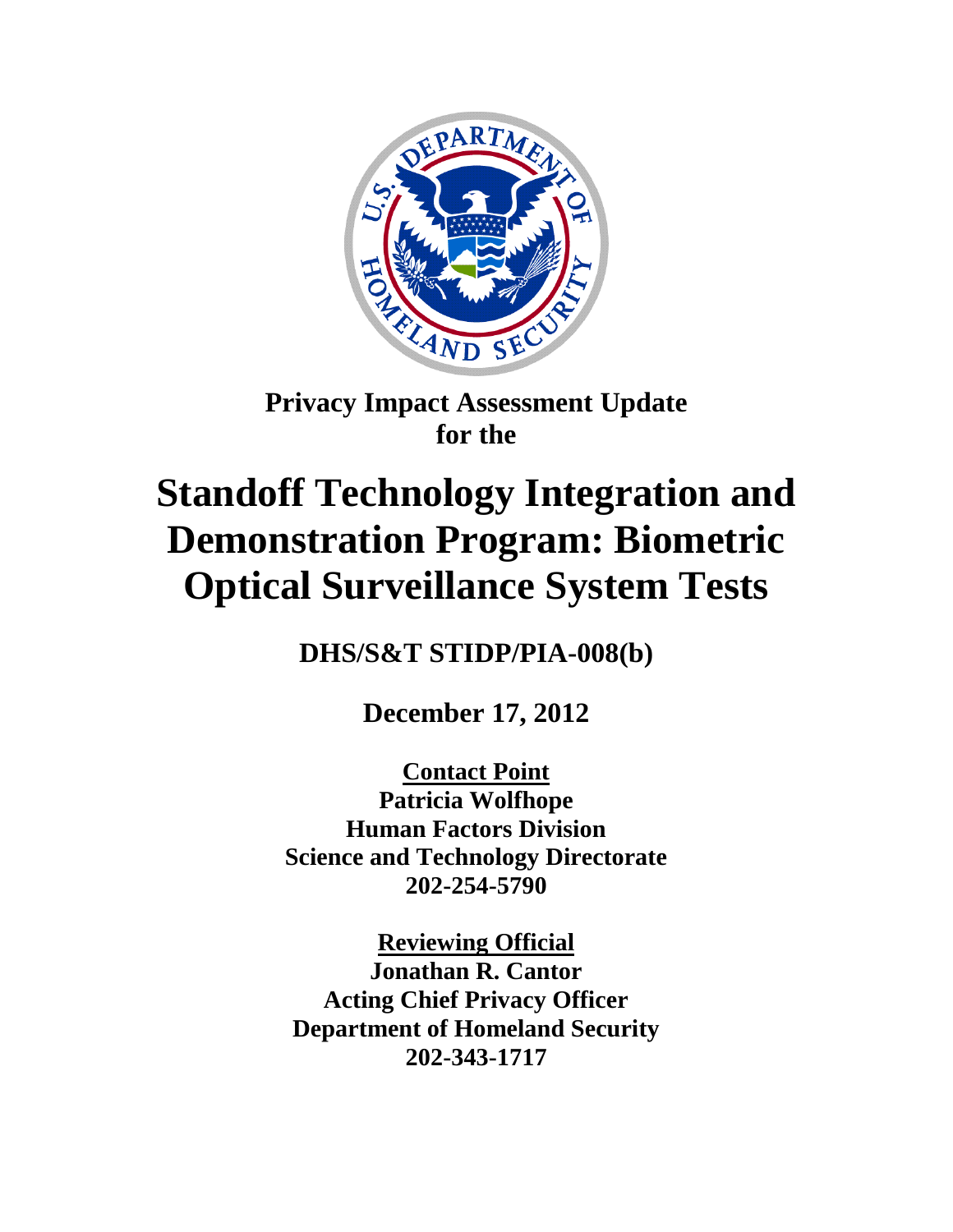

## **Abstract**

The Department of Homeland Security Science and Technology Directorate (DHS S&T) Human Factors Division is using the Standoff Detection Test Bed to test and evaluate the Biometric Optical Surveillance System (BOSS). BOSS is a facial recognition technology that matches 3D signatures from captured facial images with enrolled images stored in the system database. S&T is conducting this Privacy Impact Assessment (PIA) to address privacy concerns raised by testing the facial recognition technology.

## **Introduction**

As part of the expanded use of the Standoff Detection Test Bed, as documented in the Standoff Technology Integration and Demonstration Program (STIDP) PIA, S&T Human Factors Division will use the test bed to test and evaluate the BOSS facial recognition technology. The BOSS technology consists of two cameras capable of taking stereoscopic images of a face and the back end Remote Matching System (RMS). Stereoscopic images are two images of the same object, taken at slightly different angles that create an illusion of 3 dimensional depth from the 2-dimensional images. The cameras transfer the pair of images to the RMS via fiber optic or wireless technology. The RMS then processes and stores the two images into a 3D signature, which is the mathematical representation of the stereo-pair images that the system uses for matching. Using the BOSS facial recognition algorithms, the signature is matched against a locally stored database created from volunteers, using a combination of mathematical and statistical analysis.

BOSS is capable of capturing images of an individual at 50-100 meters in distance. The system can capture images of subjects participating from a specific distance, or be set up in a way that tracks and passively captures frontal face images of an individual as he/she moves in front of the camera.

During the testing and evaluation activities, Pacific Northwest National Laboratory (PNNL) and other university researchers capture the facial images of volunteer test subjects in a number of different scenarios according to the test plan, in order to test system capabilities. These scenarios can include a single test subject, multiple test subjects, a single passive test subject, or multiple passive test subjects walking through the test bed. The 3D signatures are matched to the database containing enrollment images of volunteers taken before the testing activity. The PNNL test plan that is used during the events taking place at the Standoff Detection Test Bed incorporates both types of subjects—those that actively look at the camera and passive subjects that walk in the camera's range. Testing with subjects who actively look at the camera establishes a baseline performance of the system for each testing activity and subject testing of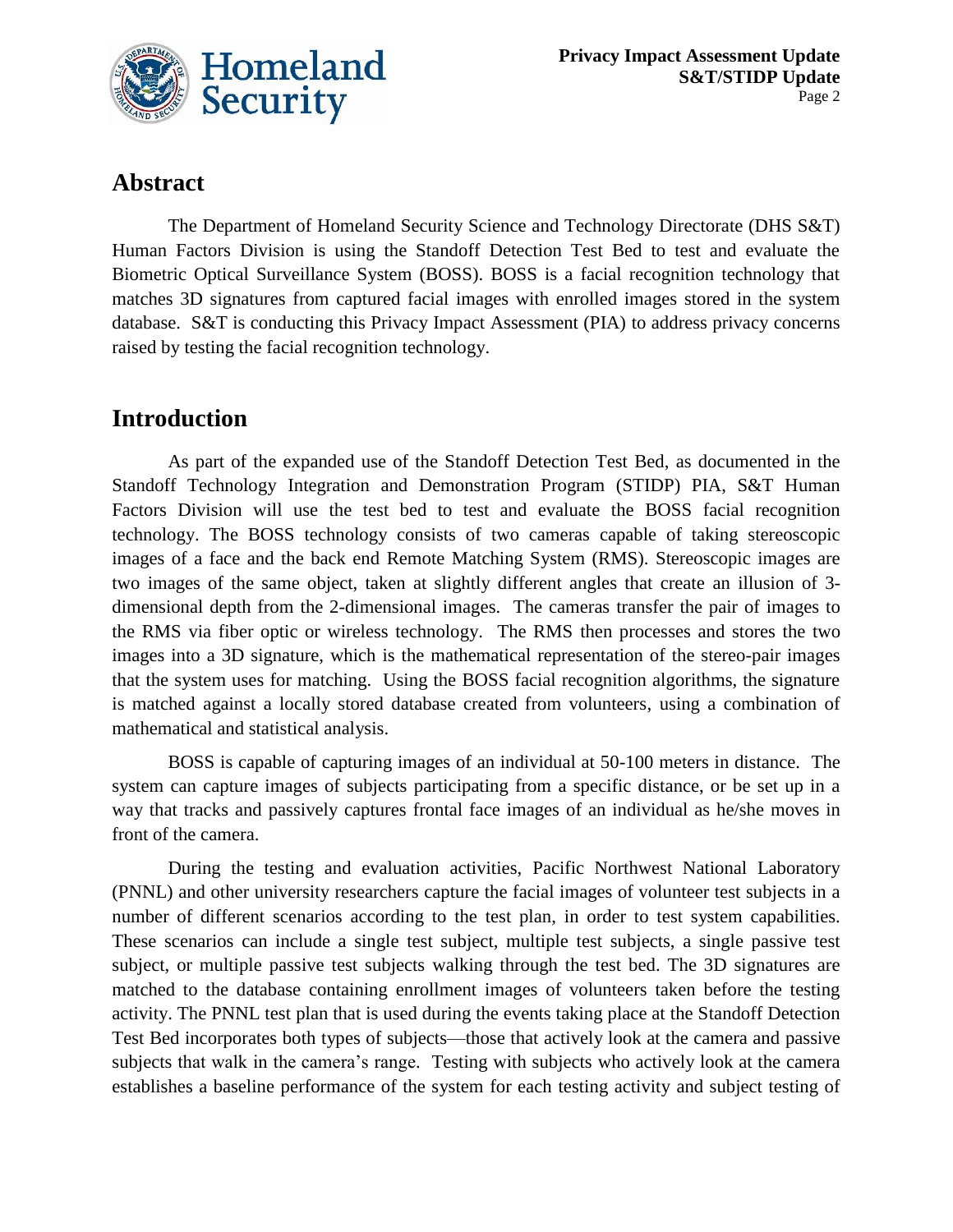

individuals who walk in the camera's range determines the performance of the system in a quasioperational environment.

All volunteers sign informed consent forms prior to the data collection. No additional information is collected from the volunteers, and PNNL does not link any identifying information to the individual's images. The objective of the test is to match the captured images taken of the volunteers with the enrollment images stored in the database. Because testing is being conducted at a public venue, members of the public may be present during the tests, and their images may incidentally be captured as they walk past the cameras. However, those images are not recorded, stored, or matched to the database. Additionally, notice is posted to inform the public of these tests. An alternative route is provided so they can avoid the testing area.

PNNL works with a local 6,000-seat venue (the Toyota Center located in Kennewick, Washington) to serve as a long-term testbed for the project. Since 2008, the use of the Toyota Center involved integrating and conducting tests on technologies developed or acquired by PNNL under contract to support the STIDP test objectives. The Toyota center provides representative crowd dynamics using a relatively small venue with a simple footprint.

This project includes the creation of a gallery of enrolled signatures that are stored in the BOSS database. Currently, there is no large-scale repository of facial images that DHS is collecting specifically for facial recognition. The majority of facial images available to federal, state, and local law enforcement, and first responders are collected at border crossings by Customs and Border Protection or mug shots collected upon arrest. These single, frontal images collected during operations are not well-suited for stereoscopic facial recognition matching by BOSS. However, DHS recognizes the potential capability to match images of faces to these existing legacy databases and thus directed S&T to perform facial recognition on a set of better, operationally-relevant data.

These signatures include enrollment images of volunteers, along with images collected from publically available sources, including mug shots published on a Sheriff's Office website. The mug shots do not include any other personal information, such as first and last name, address, and arrest record. This gallery of images is used to populate the BOSS database in order to obtain better statistical relevance during the evaluation of the BOSS capabilities. These images are only being used to expand the size of the BOSS database that the 3D signatures are matched against. A bigger database provides greater statistical relevance and enables the researchers to better examine the margin of error. By matching the 3D signatures across 1000 versus 30 signatures, researchers are better able to guarantee accuracy in the matches. The larger BOSS database mimics legacy DHS end-user data, and the downloaded images are used simply for "background noise."

S&T does not receive any images or data captured during the testing activities; S&T only receives a final report at the conclusion of each test exercise. BOSS is being tested as a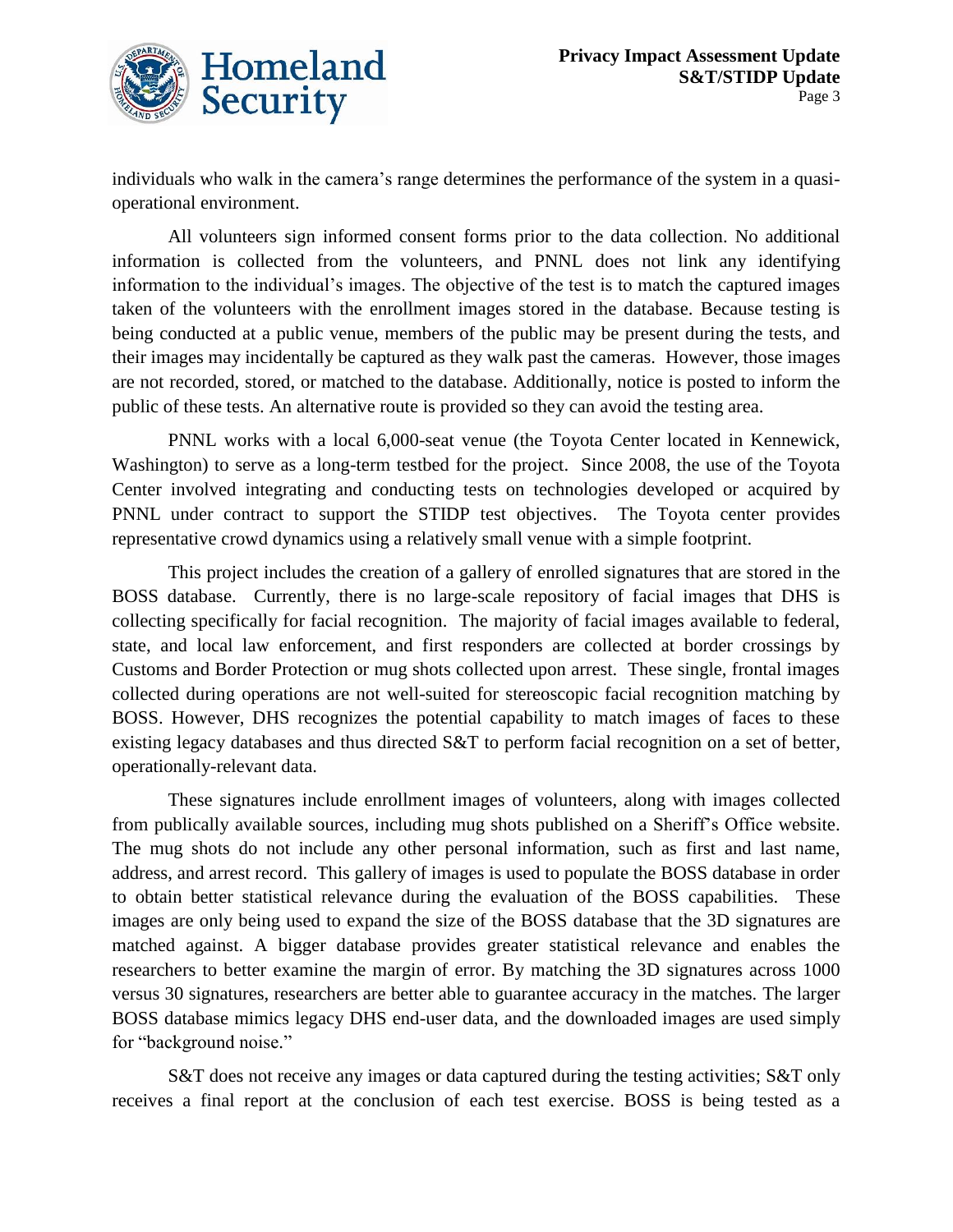

standalone system; it will not be integrated into STIDP. PNNL, performers, and researchers adhere to the privacy mitigations and protections documented in the STIDP PIA, as well as the S&T Research Projects Involving Volunteers PIA<sup>1</sup>.

## **Reason for the PIA Update**

The STIDP PIA Update published in October 2010 covers the use of the Standoff Detection Test Bed to test and evaluate various standoff detection and first line sensor technologies. The PIA documents the expanded use of the test bed to test other technologies. S&T is updating the PIA to include the testing and evaluation activities of BOSS at the SDTB site. While BOSS will not be integrated into the STIDP systems, it does raise separate privacy concerns; this PIA update will address the concerns and how S&T mitigates such concerns.

## **Privacy Impact Analysis**

In each of the below sections consider how the system has changed and what impact it has on the below fair information principles. In some cases there may be no changes and indicate as such.

#### **The System and the Information Collected and Stored within the System**

During the testing and evaluation activities, PNNL researchers collect enrollment images of the volunteer participants that the captured images are then matched against. The volunteers are assigned a subject number that is used for volunteer management and match verification purposes only. No other identifying information is collected from volunteers during the tests. Images of passersby not involved with the tests may incidentally be captured during testing activities. If this occurs, researchers will not record, store, or match the images to the database. If a passerby's image is accidentally captured during testing, that specific test run is aborted, the captured images with passerby are deleted, and the run is repeated.

Researchers also populate the system database with images downloaded from a publically available Sheriff Office website. These images may include mug shots of individuals. Only the images are enrolled into the database; no other personally identifiable information is collected or stored in the database and no effort is made to identify any of the individuals.

#### **Uses of the System and the Information**

 $\overline{a}$ 

PNNL researchers only use the images collected to conduct matches in the test setting. This helps PNNL researchers ascertain the technology's effectiveness and accuracy in performing matches. This also allows PNNL to review and evaluate the system's operational

<sup>1</sup> The S&T Volunteers PIA can be found here: [http://www.dhs.gov/xlibrary/assets](http://www.dhs.gov/xlibrary/assets%20/privacy/privacy_pia_st_volunteers.pdf)  [/privacy/privacy\\_pia\\_st\\_volunteers.pdf](http://www.dhs.gov/xlibrary/assets%20/privacy/privacy_pia_st_volunteers.pdf)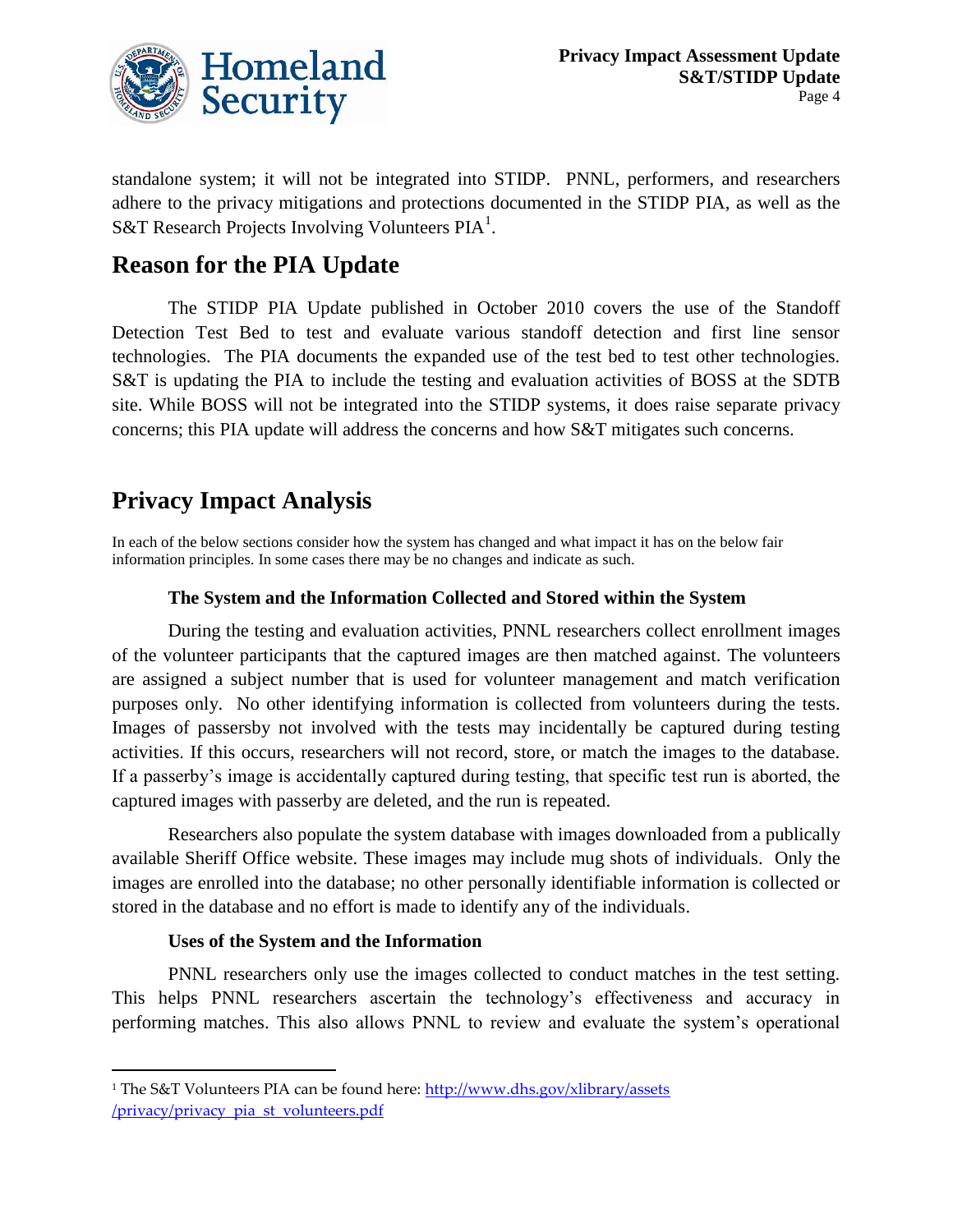

performance and provide recommendations as to what performance measures need to be adjusted or modified. The images are not used for any other purposes. Any images of non-volunteers incidentally captured during the tests will not be used by researchers; no matches will be performed using these images.

Images downloaded from publically available sources are used to create a gallery of legacy, operationally relevant data in the BOSS database. These extra images are used to expand the size of the BOSS database to mimic DHS databases in order to obtain statistical relevance in the study. They effectively create "background noise" in the system and are not intended to match the images of the volunteers.

#### **Retention**

PNNL researchers may retain images of volunteers for the duration of the project. At the end of the project the enrolled and captured images are destroyed. Some images of volunteers may be published in reports to demonstrate the technology's capability. No identifying information will be published with the images. All volunteers receive notice prior to data collection on the use and retention of their images. Images that are incidentally captured of passersby are not retained in the BOSS database.

#### **Internal Sharing and Disclosure**

PNNL researchers do not share images with any entities outside the research team. S&T does not receive or share any images or personal information; S&T only receives a final report at the conclusion of the tests. Some images of volunteers may be published in reports to demonstrate the technology's capability. No identifying information will be published with the images.

#### **External Sharing and Disclosure**

PNNL researchers do not share images with any entities outside the research team. S&T does not receive or share any images or personal information. Some images of volunteers may be published in reports to demonstrate the technology's capability. No identifying information will be published with the images.

#### **Notice**

Volunteer participants in the study receive notice and provide informed consent prior to data collection. Furthermore, notice will be posted to notify the public of testing activities and inform passersby of an alternative route if they wish to avoid the testing area. The notice posted will be visible to the public and the alternative route will be clearly marked.

#### **Individual Access, Redress, and Correction**

Volunteers receive notice and must provide informed consent prior to participating in the tests. They are able to pull out of the study at any time. If a volunteer decides to remove his or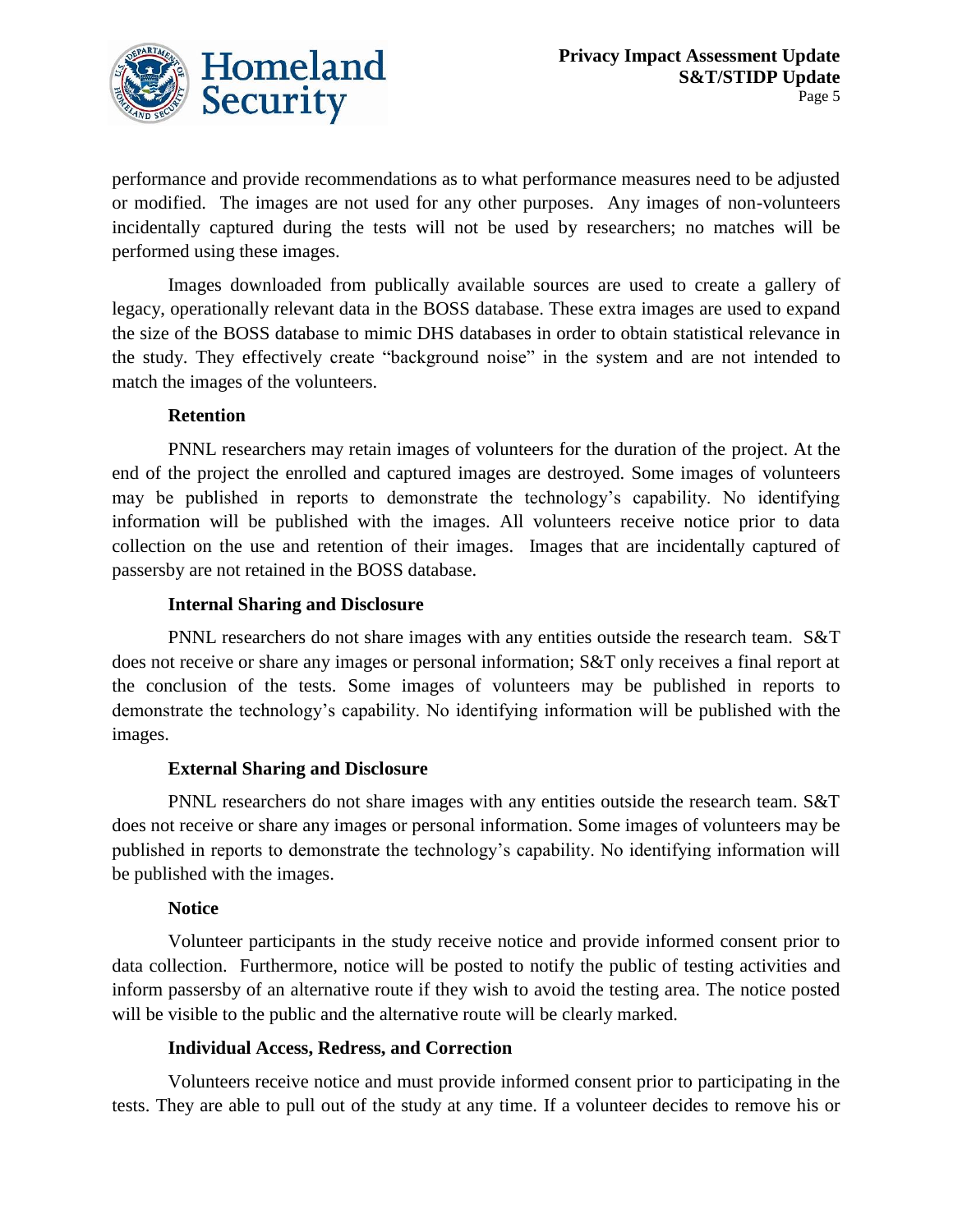

herself from the activities, his or her data is removed immediately from the system. The purpose of the tests is to test and evaluate the BOSS image matching capability. Any inaccurate matches are still valuable to the research process and are taken into account when making improvements on the system. Volunteers are not impacted by incorrect matches.

Images of passersbys that are incidentally captured are not used and are immediately deleted; therefore it is not possible to access or retrieve them.

#### **Technical Access and Security**

BOSS is tested as a standalone system and is not connected to the internet or DHS network. Access controls are in place to ensure that only authorized researchers have access to the system and the images. The system is also encrypted to prevent unauthorized use of the images.

#### **Technology**

The BOSS technology will not be integrated into the existing STIDP technology suite. S&T HFD is testing the technology as a standalone system to better understand the limitations of facial recognition using stereoscopic recognition techniques. Current limitations of facial recognition technology, especially on passive subjects, includes matching images of a face with changes in illumination and pose angle at the time of capture, as well as artifacts including glasses, hats, facial hair, etc., against a gallery of previously-enrolled individuals. One characteristic of a good biometric modality is its permanence, which is inherently challenging with images of faces which can change over time (ageing, etc.); change over days (facial hair, glasses, hats, etc.); or change over environments (indoors vs. outdoors, pose angle, etc.). However, the relative uniqueness and collectability of a face, for facial recognition purposes, make it an advantageous technology to develop and implement for national security purposes.

### **Responsible Official**

Patricia Wolfhope Science and Technology Directorate Department of Homeland Security

\_\_\_\_\_\_\_\_\_\_\_\_\_\_\_\_\_\_\_\_\_\_\_\_\_

## **Approval Signature**

Original signed and on file with the DHS Privacy Office.

Jonathan R. Cantor